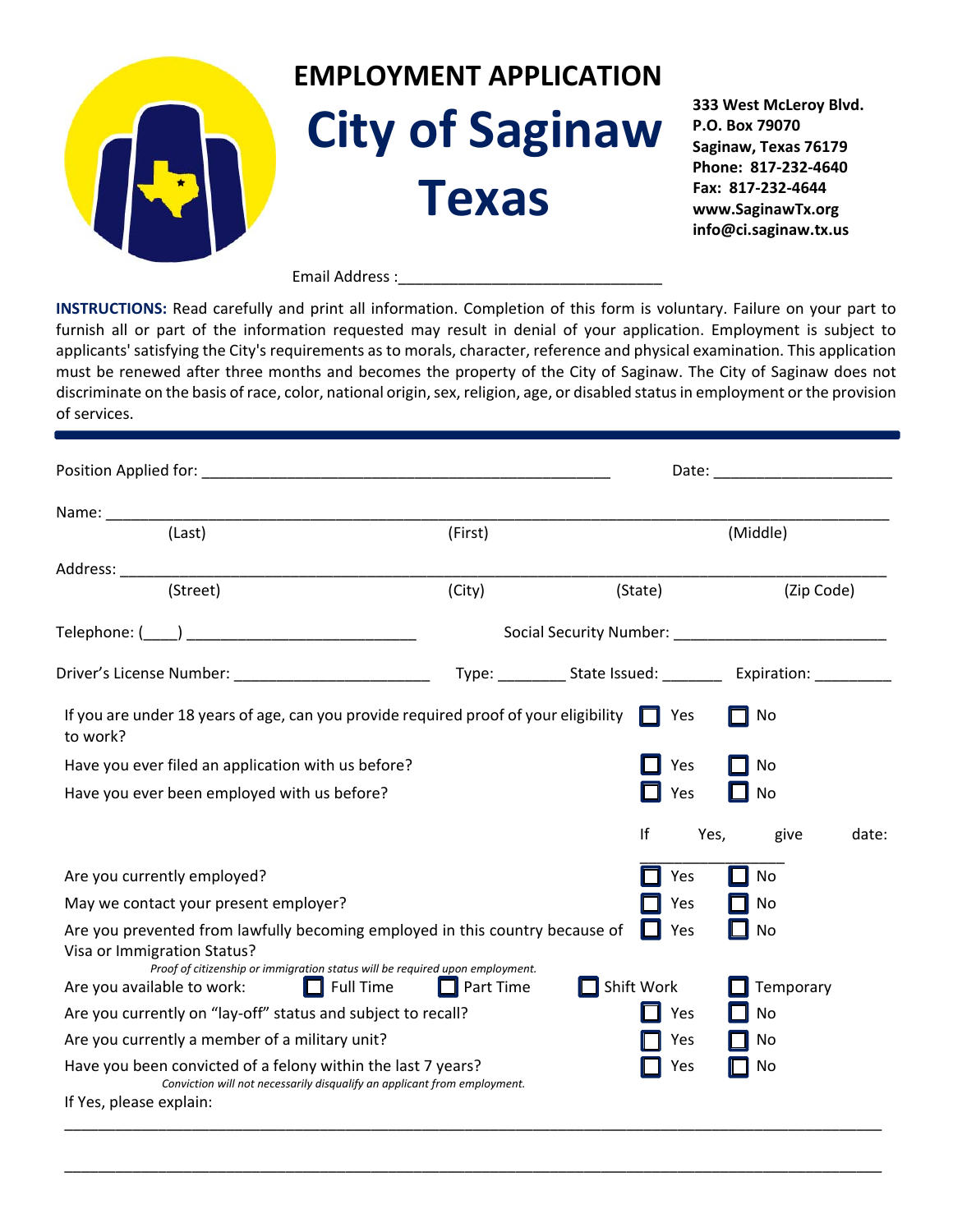## **Education**

|                                        | <b>Name and Address</b><br>of School | <b>Course of Study</b> | <b>Years</b><br><b>Completed</b> | <b>Diploma</b><br><b>Degree</b> |
|----------------------------------------|--------------------------------------|------------------------|----------------------------------|---------------------------------|
| <b>Elementary School</b>               |                                      |                        |                                  |                                 |
| <b>High</b><br><b>School</b>           |                                      |                        |                                  |                                 |
| <b>Undergraduate</b><br><b>College</b> |                                      |                        |                                  |                                 |
| <b>Graduate</b><br>Professional        |                                      |                        |                                  |                                 |
| <b>Other</b><br>(Specify)              |                                      |                        |                                  |                                 |

### **Additional Information**

### **Other Qualifications:**

Summarize special job-related skills and qualifications acquired from employment or other experience.

Describe any job-related training received in the United States military.

# **Specialized Skills Check Skills / Equipment Operated**

| <b>CRT</b> | ' Fax      | Production/Mobile Machinery (list): Other (list): |  |
|------------|------------|---------------------------------------------------|--|
| PC         | Excel      |                                                   |  |
| Calculator | PBX System |                                                   |  |
| Typewriter | Word       |                                                   |  |
|            |            |                                                   |  |

State any additional information you feel may be helpful to us in considering your application.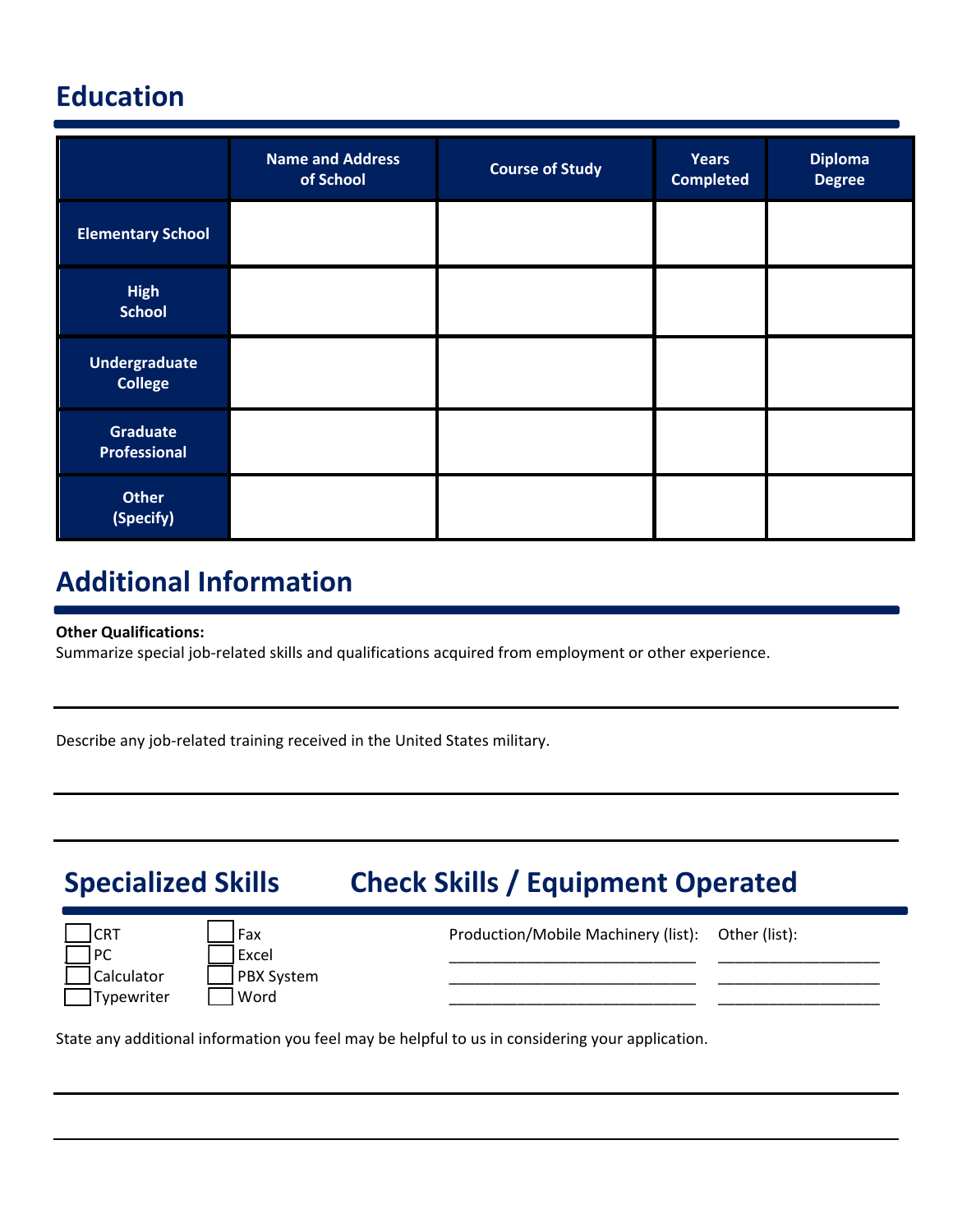### **Employment Experience**

Start with your present or last job. Include any job-related military service assignments and volunteer activities. You may exclude organizations which indicate race, color, religion, gender, national origin, disabilities or other protected status.

| 1. | <b>Employer</b>     |            | Dates Employed     |       | <b>Work Performed</b> |
|----|---------------------|------------|--------------------|-------|-----------------------|
|    | Address             |            | From               | To    |                       |
|    | Telephone Number(s) |            | Hourly Rate/Salary |       |                       |
|    | Job Title           | Supervisor | <b>Starting</b>    | Final |                       |
|    | Reason for Leaving  |            |                    |       |                       |
| 2. | <b>Employer</b>     |            | Dates Employed     |       | <b>Work Performed</b> |
|    | Address             |            | From               | To    |                       |
|    | Telephone Number(s) |            | Hourly Rate/Salary |       |                       |
|    | Job Title           | Supervisor | <b>Starting</b>    | Final |                       |
|    | Reason for Leaving  |            |                    |       |                       |
| 3. | <b>Employer</b>     |            | Dates Employed     |       | <b>Work Performed</b> |
|    | Address             |            | From               | To    |                       |
|    | Telephone Number(s) |            | Hourly Rate/Salary |       |                       |
|    | Job Title           | Supervisor | <b>Starting</b>    | Final |                       |
|    | Reason for Leaving  |            |                    |       |                       |
| 4. | Employer            |            | Dates Employed     |       | <b>Work Performed</b> |
|    | Address             |            | From               | To    |                       |
|    | Telephone Number(s) |            | Hourly Rate/Salary |       |                       |
|    | Job Title           | Supervisor | <b>Starting</b>    | Final |                       |
|    | Reason for Leaving  |            |                    |       |                       |
|    |                     |            |                    |       |                       |

If you need additional space, please continue on a separate sheet of paper.

List professional, trade, business or civic activities and offices held. *You may exclude membership which would reveal gender, race, religion,*

*national origin, age, ancestry, disability or other protected status.*